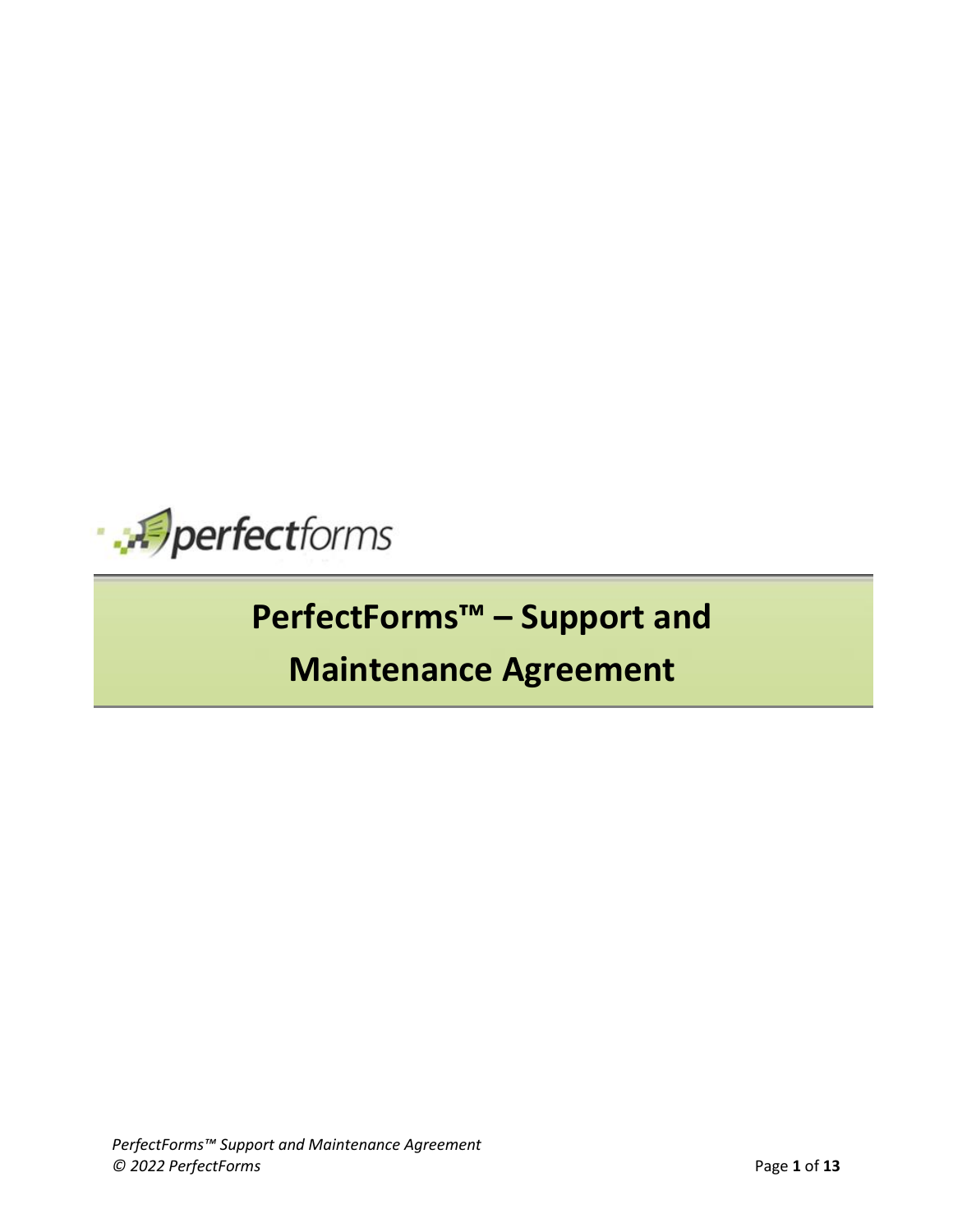

### **Contents**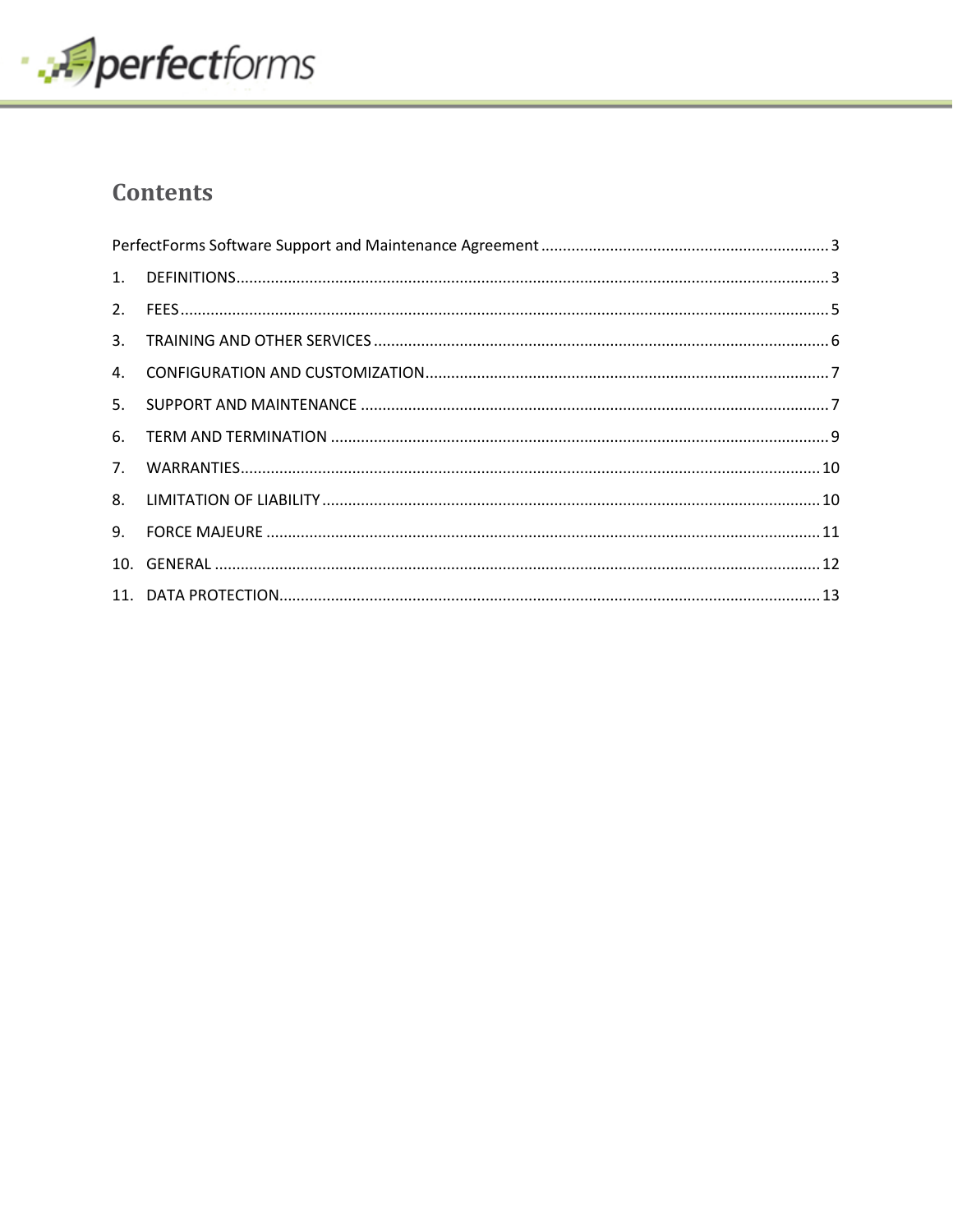

### <span id="page-2-0"></span>**PerfectForms Software Support and Maintenance Agreement**

This Software Support and Maintenance Agreement is between PerfectForms, whose principal place of business is at 6965 El Camino Real, Suite 105-617, Carlsbad, CA 92009 and the LICENSEE, and is in consideration of the payment by the LICENSEE of the applicable fees. PerfectForms agrees to provide to the LICENSEE services per the terms and conditions set out in clauses 1 to 11 attached and the schedules referred to therein.

### <span id="page-2-1"></span>**1. DEFINITIONS**

- 1.1. "Commencement Date" means the date any on-premise Software component is first installed by or on behalf of the LICENSEE on any computer or computer network or hardware or storage facilities or the date of activation of an on-demand account
- 1.2. "Configuration" means to configure the operation of the Software pursuant to clause 4 to perform certain predetermined functions offered by the Software as required by the LICENSEE and "Customization" means the use of PerfectForms technologies by PerfectForms to cause the Software to integrate and operate with third party software to meet the specific and reasonable requirements of the LICENSEE pursuant to clause 4 and to create accompanying documentation
- 1.3. "Disabling Event" means one or more of the following events;

1.3.1. Use of the Software other than in accordance with or the purposes provided for in the Licensed Material

1.3.2. Configuration or Customization of the Software other than by PerfectForms or an accredited PerfectForms Partner or employees, agents or subcontractors of the LICENSEE who have been given appropriate training and approval by PerfectForms

1.3.3. Configuration, Customization or other modifications and/or enhancements to the Software made other than by PerfectForms not carried out in accordance with procedures specified from time to time for such software by PerfectForms

1.3.4. Use of the Software other than with operating systems approved by PerfectForms and appropriate hardware and network infrastructure

1.3.5. Use of a version of the Software which is not the latest version supplied to the LICENSEE

1.3.6. Failure by the LICENSEE to implement recommendations for or solutions to faults previously advised by PerfectForms or an accredited PerfectForms Partner

1.3.7. Use of any software in conjunction with the Software, other than software specified or agreed by PerfectForms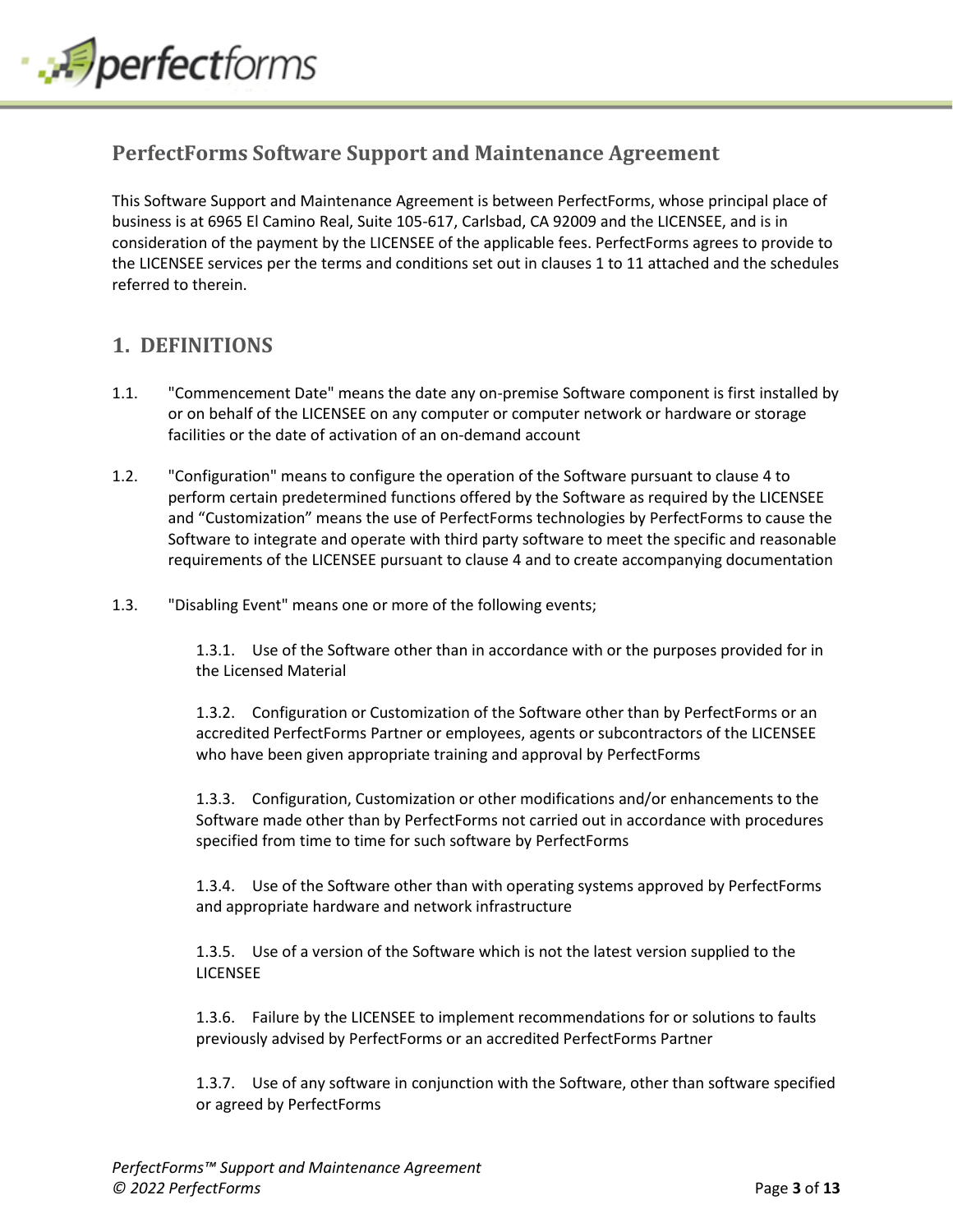

1.3.8. Faults in the hardware and/or operating system and/or any other software used in conjunction with the Software

1.3.9. Failure in the Software materially to provide Specified Functionality as a result of viruses, worms, trojans or any other similar invasive third party software

- 1.4. "Forum" means a platform for contribution of user community discussions and FAQs. The forum is hosted and monitored by PerfectForms for accuracy and appropriateness of contributions
- 1.5. "Licensed Material" means the latest version from time to time of the user documentation, agreed final specifications of any Configuration or Customization carried out by PerfectForms pursuant to clause 4 and other documentation relating to the Software made available by PerfectForms from time to time in any printed or electronic form
- 1.6. "Maintenance Fee" means PerfectForms standard charge from time to time for the provision of upgrades to the On-premise software. The fee is payable by the LICENSEE to PerfectForms in advance of such periods and calculated on a daily pro-rata basis with respect to the period from the Commencement Date to (but not including) the first Maintenance Renewal Date if such period is less than any period normally offered by PerfectForms

1.6.1. For an on-demand application, there is a "Service Fee" that entitles the LICENSEE use of the hosted PerfectForms application for a period from the Commencement Date to (but not including) the first Service Renewal Date

1.7. "Maintenance Period" means a period for which the Maintenance Fee has been paid by the LICENSEE under this Agreement

> 1.7.1. No such Maintenance Period applies to on-demand accounts. The software for Ondemand accounts is maintained on PerfectForms servers

1.8. "Maintenance Renewal Date" the date upon which the LICENSEE'S Maintenance Fee shall be due for renewal. This date is typically on the anniversary of the beginning of the original Maintenance Period

> 1.8.1. "Service Renewal Date" the date for On-demand accounts where the LICENSEE'S service fee shall be due for renewal. This date is typically on the anniversary of the beginning of the original service period

- 1.9. "On-demand" means a hosted account for the LICENSEE that utilizes software resident on PerfectForms dedicated servers
- 1.10. "On-premise" means an application of PerfectForms software installed on the LICENSEE'S computer or computer network or hardware or storage facilities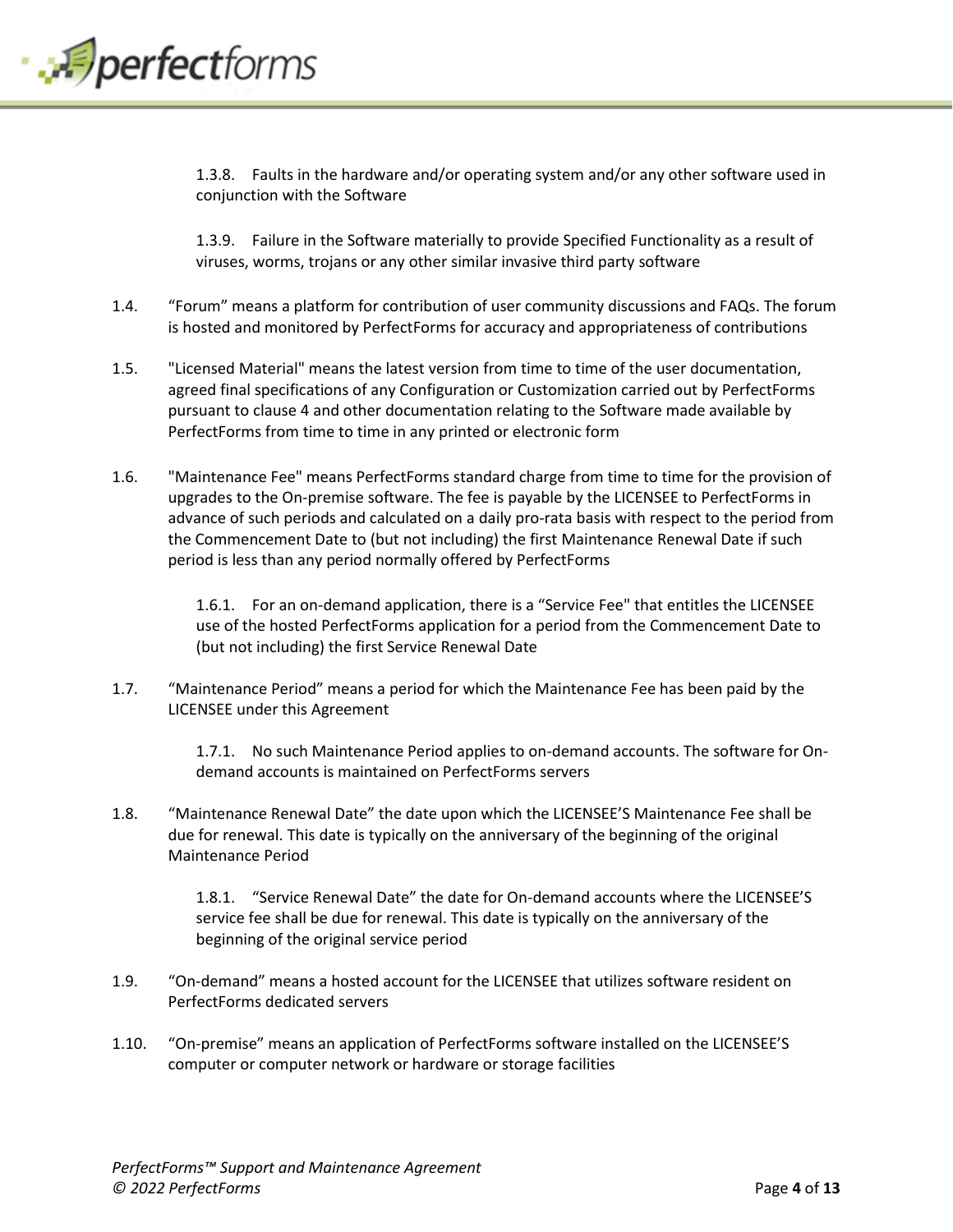

- 1.11. "Program Error" means faults in the Software which materially adversely affect the Specified Functionality
- 1.12. "Software" means the PerfectForms software applications and processes supplied to the LICENSEE by PerfectForms or an accredited PerfectForms Partner. Software may be supplied as an On-premise or On-demand
- 1.13. "Specified Functionality" means the functionality of the Software described in the Licensed Material
- 1.14. "Support Scheme" means the set of reference materials and services designed to assist the LICENSEE in the use of PerfectForms. The Support Scheme applies to LICENSEES who are current on any and all applicable fees
- 1.15. "Support and maintenance" means the software support and maintenance services described in clause 5
- 1.16. Upgrade" means a new release within a version of the Software which shall be designated by a higher sequential number following the decimal place in the numeric descriptor for such version and which generally will contain enhanced functionality and/or permanent fixes but shall not include a replacement version (which shall be designated by a higher sequential number preceding the decimal place in the numeric descriptor for such version)

1.16.1. For on-demand accounts, upgrades to the PerfectForms application are not required. The hosted application is always maintained at the most current software revision

1.17. "Workarounds" means programming or work process which allows the Software to meet the Specified Functionality without necessarily eliminating a Program Error

### <span id="page-4-0"></span>**2. FEES**

- 2.1. Unless otherwise stated or agreed all service fees are payable in advance of the period to which they relate
- 2.2. Invoices with respect to any service period will be issued as near as practicable to one calendar month prior to the commencement of such period. Any other services PerfectForms may agree to provide to the LICENSEE under this Agreement shall be invoiced when delivered or on a monthly basis, at the discretion of PerfectForms
- 2.3. Unless otherwise stated all sums payable by the LICENSEE under this Agreement shall be due immediately and considered late beyond 30 days of the invoice date and are as stated exclusive of value added tax, goods and services tax, sales tax and any other similar taxes or duties which shall be paid in addition by the LICENSEE at the rate and in the manner from time to time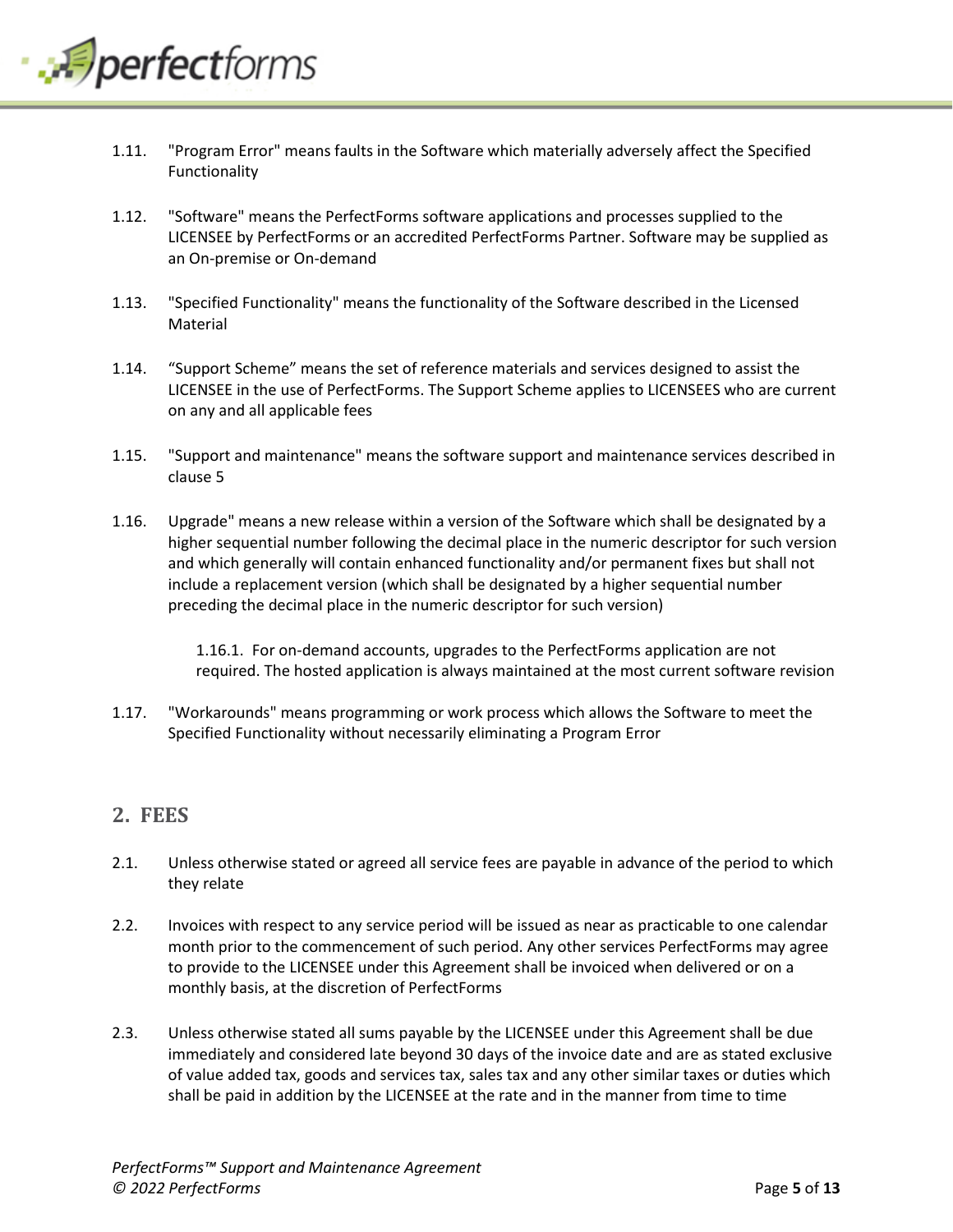

prescribed by applicable law. Interest on late payment shall be payable at a rate of 2% over the prime rate from time to time

2.4. The LICENSEE acknowledges and agrees that if any invoice is not paid on the due payment date then PerfectForms shall be under no obligation to provide services to the LICENSEE unless and until the relevant invoice shall be paid in full. Save only as expressly provided otherwise in this Agreement, no part of the Support Scheme Membership Fee, training fees, Configuration or Customization fees shall be repayable on termination of this Agreement for any reason

### <span id="page-5-0"></span>**3. TRAINING AND OTHER SERVICES**

- 3.1. If requested by the LICENSEE, PerfectForms may at its standard fees and charges (including expenses) from time to time provide training courses in the use of the Software and other agreed services. Training may be provided at a mutually agreeable predefined location or may be delivered virtually upon mutual agreement of the LICENSEE and PerfectForms
- 3.2. PerfectForms will use reasonable efforts to train the LICENSEE's nominated employees in the subject matter of a particular training course but does not guarantee any resultant level of competence of any such trainee
- 3.3. The LICENSEE will ensure that its employees using the Software are trained to a sufficient level to enable them to use it competently
- 3.4. Once a date for training an employee or for the provision of services has been agreed by the LICENSEE and PerfectForms then both parties will take all reasonable steps to prevent that date being cancelled or postponed. In the event that the date for a course or for the provision of services is cancelled or postponed by the LICENSEE for any reason the following charges shall apply

3.4.1. If the course or provision of services is cancelled or postponed within 2 working days of the agreed date there will be payable by the LICENSEE a charge calculated at 100% of the course fees or PerfectForms' fees otherwise chargeable for the services on that date

3.4.2. If the course or provision of services is cancelled between 3 and 5 working days of the agreed date there will be payable by the LICENSEE a charge calculated at 50% of the course fees or PerfectForms' fees otherwise chargeable for the services on that date

3.4.3. If the course or provision of services is cancelled between 6 and 10 working days of the agreed date there will be payable by the LICENSEE a charge calculated at 25% of the course fees or PerfectForms' fees otherwise chargeable for the services on that date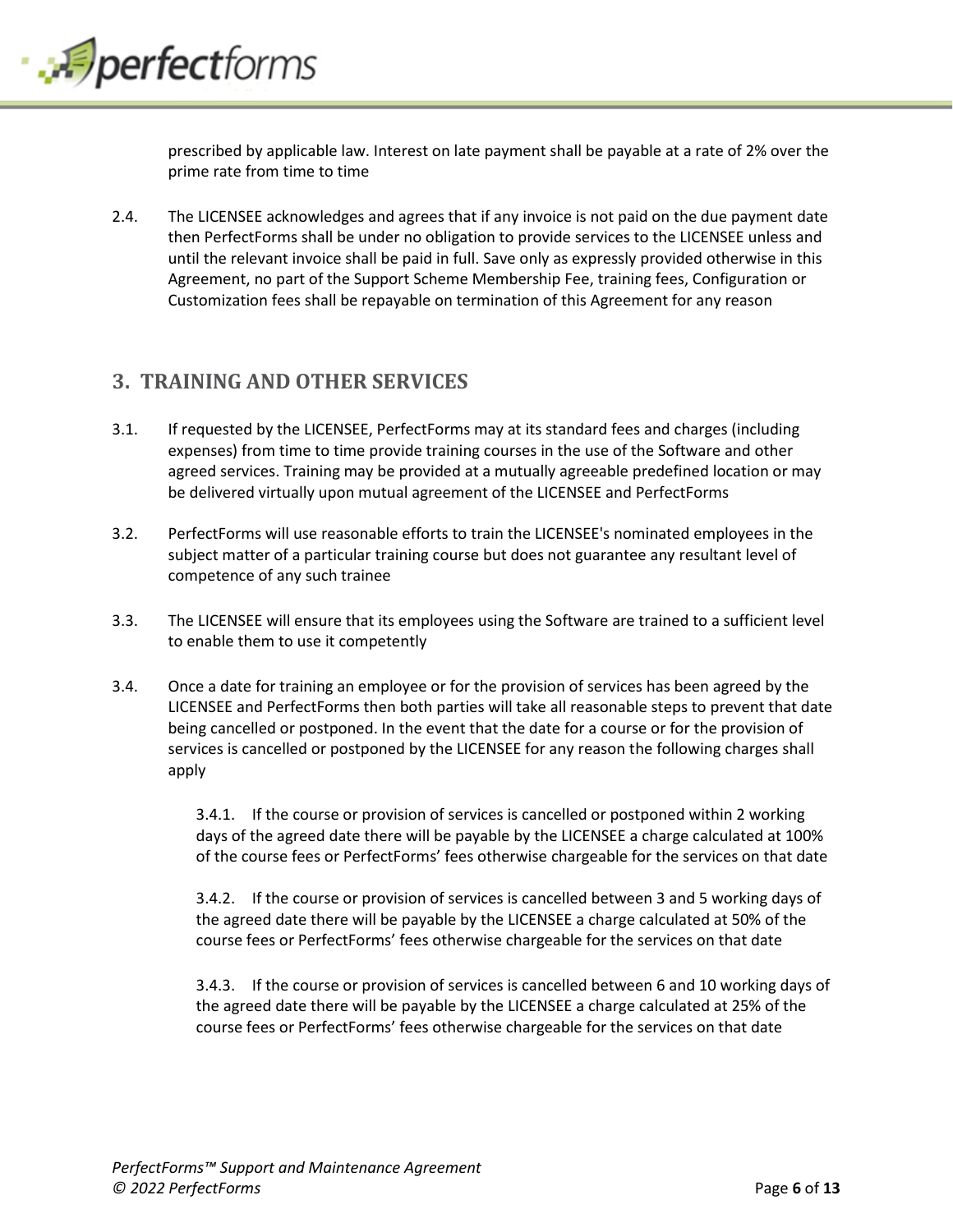

3.5. PerfectForms reserves the right to cancel or postpone any course or provision of services in the event of circumstances beyond its control, in which case its liability will be limited to refunding any fees paid in respect of the delivery of that course or the services on that date

### <span id="page-6-0"></span>**4. CONFIGURATION AND CUSTOMIZATION**

- 4.1. If requested by the LICENSEE, PerfectForms may agree to configure and/or customize the Software to the LICENSEE's specific and reasonable requirements. Any Configuration or Customization of Software by PerfectForms or the LICENSEE in accordance with this clause 4 will become part of the Software and will continue to be subject to all the terms of this Agreement. PerfectForms shall be entitled to charge its usual fees and charges from time to time for such Configuration or Customization services
- 4.2. Following such training as may be specified by PerfectForms trained employees or contractors of the LICENSEE may configure the Software in accordance with such procedures as are specified from time to time for such software by PerfectForms

### <span id="page-6-1"></span>**5. SUPPORT AND MAINTENANCE**

5.1. Continuity of the Maintenance Fee entitles the LICENSEE to all revisions to the PerfectForms software application so long as the LICENSEE is current on payments at the point when an update is released. Maintenance fees are for set periods and apply regardless of whether the LICENSEE chooses to apply and update during the maintenance period or not

> 5.1.1. For on-demand accounts, maintenance is not required. The hosted application is always maintained at the most current software revision

5.1.2. The LICENSEE may discontinue renewal of the Maintenance Fee on the Maintenance Renewal Date. In the event that the LICENSEE cancels, they may not rejoin at a later date. In any such case where a LICENSEE wishes to reestablish a Support and Maintenance agreement, they will need to negotiate new terms through the PerfectForms sales process

- 5.2. PerfectForms shall provide the Support Scheme to the LICENSEE with respect to the Software from the Commencement Date for such periods in respect of which the applicable fee has been paid in advance by the LICENSEE to PerfectForms. For the avoidance of doubt, in the event that LICENSEE has paid the applicable fee with respect to any period to an accredited PerfectForms Partner then that partner and not PerfectForms shall be responsible to provide the Support Scheme to the LICENSEE for that period under a separate agreement between that partner and the LICENSEE
- 5.3. The Support Scheme shall comprise the following services and facilities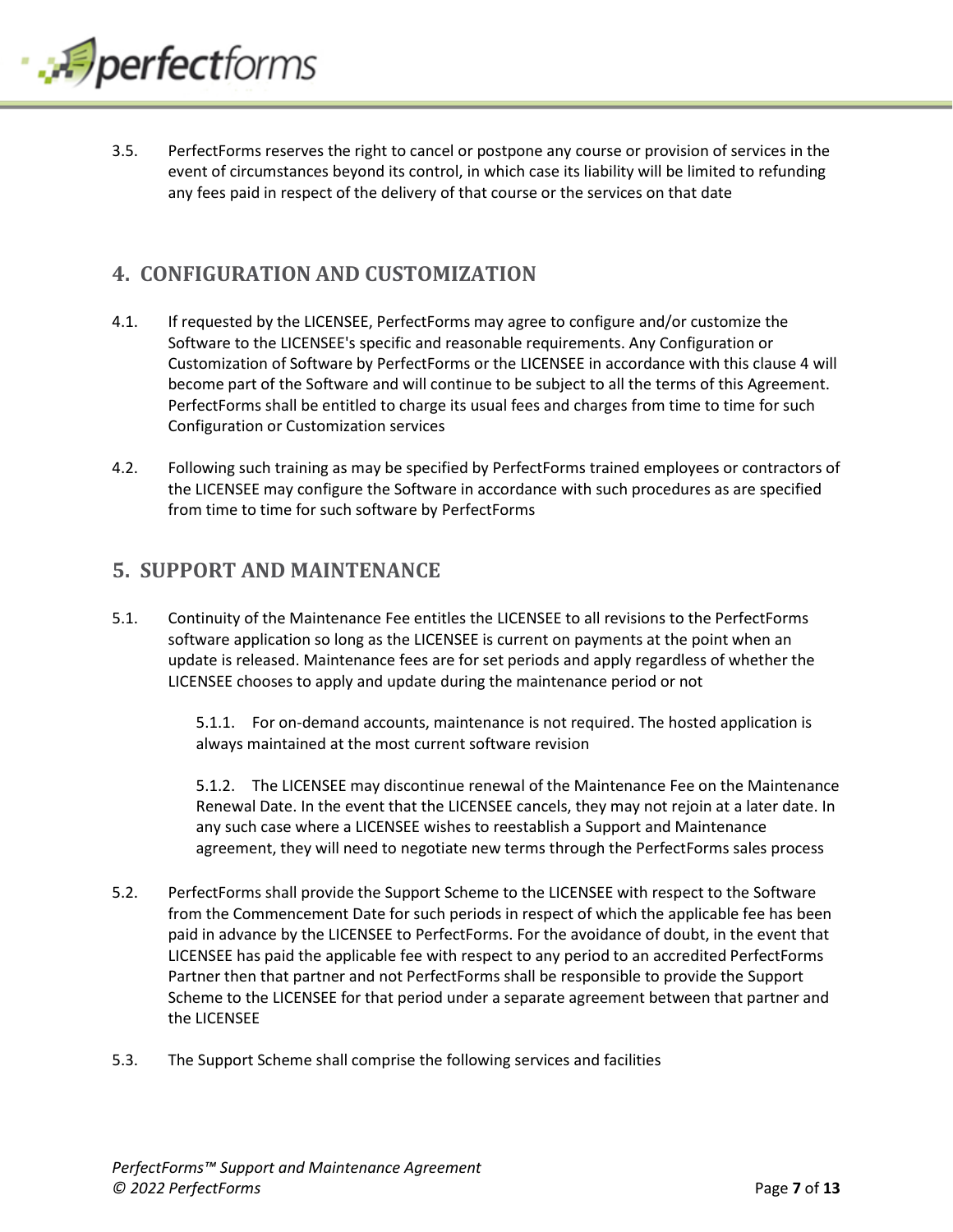# perfectforms.

5.3.1. Documentation is provided and continually updated to reflect the full set of PerfectForms features. Current Documentation is available on perfectforms.com

5.3.2. A user Forum is provided for general discussion and user collaboration. This is monitored by PerfectForms for accuracy and appropriateness of contributions. PerfectForms may also contribute on topics. Since Forum submitted questions are made to the community, there is no commitment of a service level

5.3.3. An advisory and explanatory service with respect to the Software involving the provision of email consultation service to be provide between the hours of 6:00 am and 8:00 pm Eastern Standard time each day excluding public holidays and weekends

5.3.3.1. Requests for advisory and explanatory services shall be initiated through the Support Request Form on the perfectforms.com support page

5.3.3.2. The Service level for advisory and explanatory services shall be that PerfectForms responds within one business day from when the request is made. The total time to completely resolve the service instance may be longer depending on the nature of the request

5.3.3.3. At the discretion of the cognizant support agent, telephone and / or virtual (web enabled) sessions with the customer may be used to resolve the request

5.3.4. Provided that the LICENSEE shall have supplied to PerfectForms in writing where appropriate, a detailed description of any Program Error and the circumstances in which it arose, a Program Error correction service which will include the provision of updates or Workarounds as soon as reasonably possible (taking into account the seriousness of the loss of Specified Functionality) to correct the Software

5.3.5. Regular communication from PerfectForms to the LICENSEE providing information on matters of general interest with respect to the Software

5.3.6. Notification of the availability of Upgrades, although PerfectForms reserves the right to charge for the supply of Upgrades and for consultancy and other services in connection with the installation of Upgrades at PerfectForms standard charges from time to time

5.3.7. Providing the assistance to the LICENSEE set out in clause 5.7

#### 5.4. The Support Scheme specifically shall not comprise the following services and facilities

5.4.1. an advisory and explanatory service to users of the Software who have not attended the appropriate level of training or who have not adequately reviewed the Licensed Materials, FAQ's release notes, knowledge base and other information materials provided by PerfectForms or an accredited PerfectForms Partner from time to time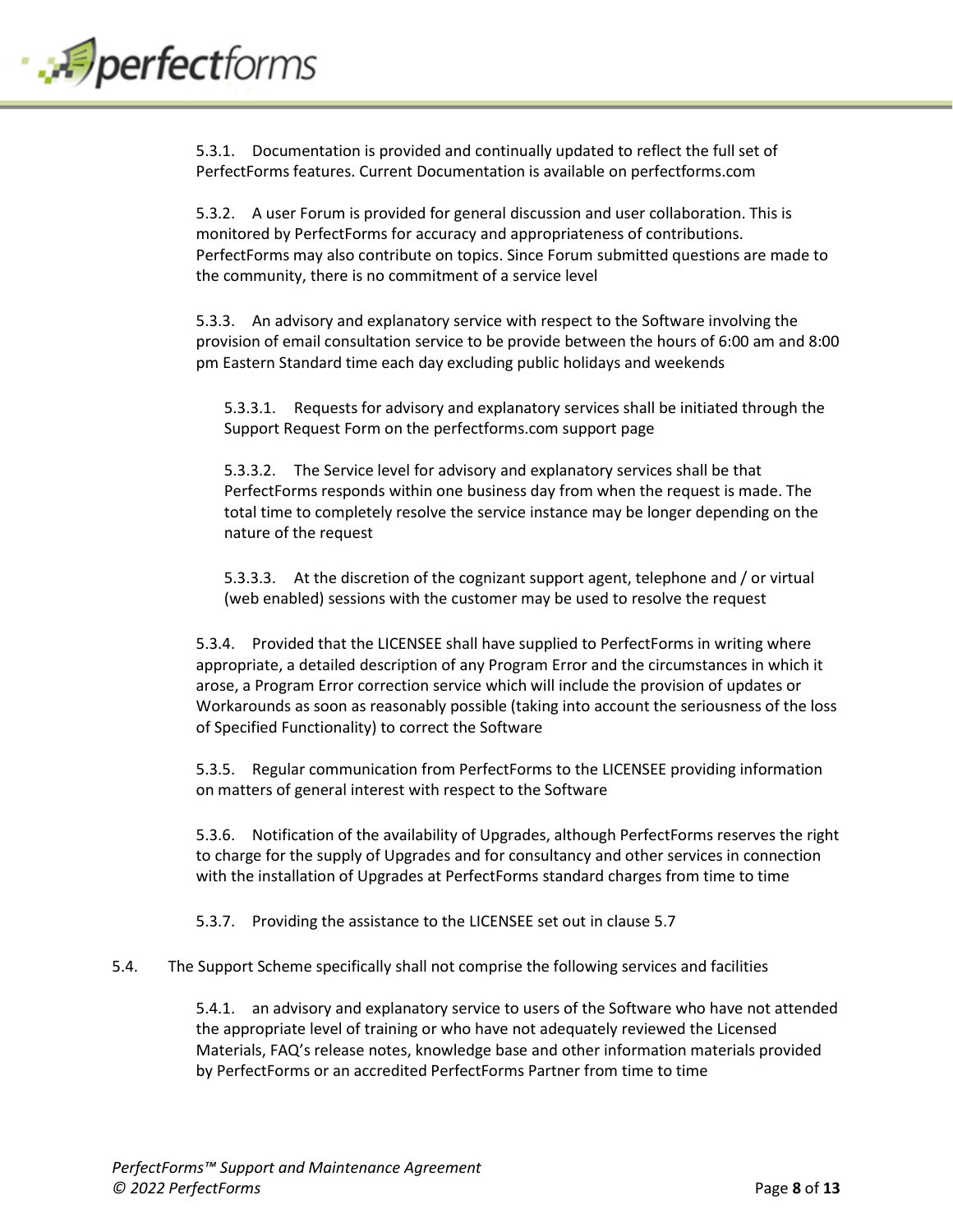

5.4.2. modifications to the Software (including but not limited to additional reports) carried out by PerfectForms or an accredited PerfectForms Partner other than modifications which may be necessary or carried out under the Support Scheme

5.4.3. unless otherwise agreed by PerfectForms, travel to and attendance at the LICENSEE's premises to provide Support Scheme services

- 5.5. The LICENSEE will provide such access to the Software if necessary at the LICENSEE's premises during the periods specified in clause 5.2.1 as PerfectForms reasonably requires to provide services under the Support Scheme. The LICENSEE shall comply with its obligations under applicable health and safety regulations with respect to the provision of such access and facilities to PerfectForms. PerfectForms will take all practical steps to ensure that its personnel will, whenever on the LICENSEE's premises, obey all security and health and safety standards, procedures and directions notified to it by the LICENSEE
- 5.6. If the LICENSEE wishes to take advantage of the internet support element of the Support Scheme then it shall ensure at its own cost that its computer installation includes the necessary internet connections, infrastructure and communications software to enable the internet support to be operational
- 5.7. In the event that a Program Error causes corruption of the LICENSEE's data before the LICENSEE is able to detect the error, and provided that the LICENSEE is current on all applicable fees, PerfectForms shall provide reasonable assistance to the LICENSEE to restore the LICENSEE's data to the condition in which it would have been had the Program Error not occurred, subject to regular and proper data backups having been taken and stored safely by the LICENSEE. PerfectForms gives no warranty that it will be able to restore the LICENSEE's data
- 5.8. Where a request under the Support Scheme arises as a result of a Disabling Event, PerfectForms shall be entitled to charge its normal fees and charges from time to time for the services provided
- 5.9. PerfectForms may increase the Service or Maintenance Fees from any Renewal Date provided that any increase must be communicated to the LICENSEE not less than two months prior to such date

5.9.1. PerfectForms reserves the right to charge for advisory and explanatory services where a disproportionate level of support is required for a LICENSEE

### <span id="page-8-0"></span>**6. TERM AND TERMINATION**

6.1. This Agreement may be terminated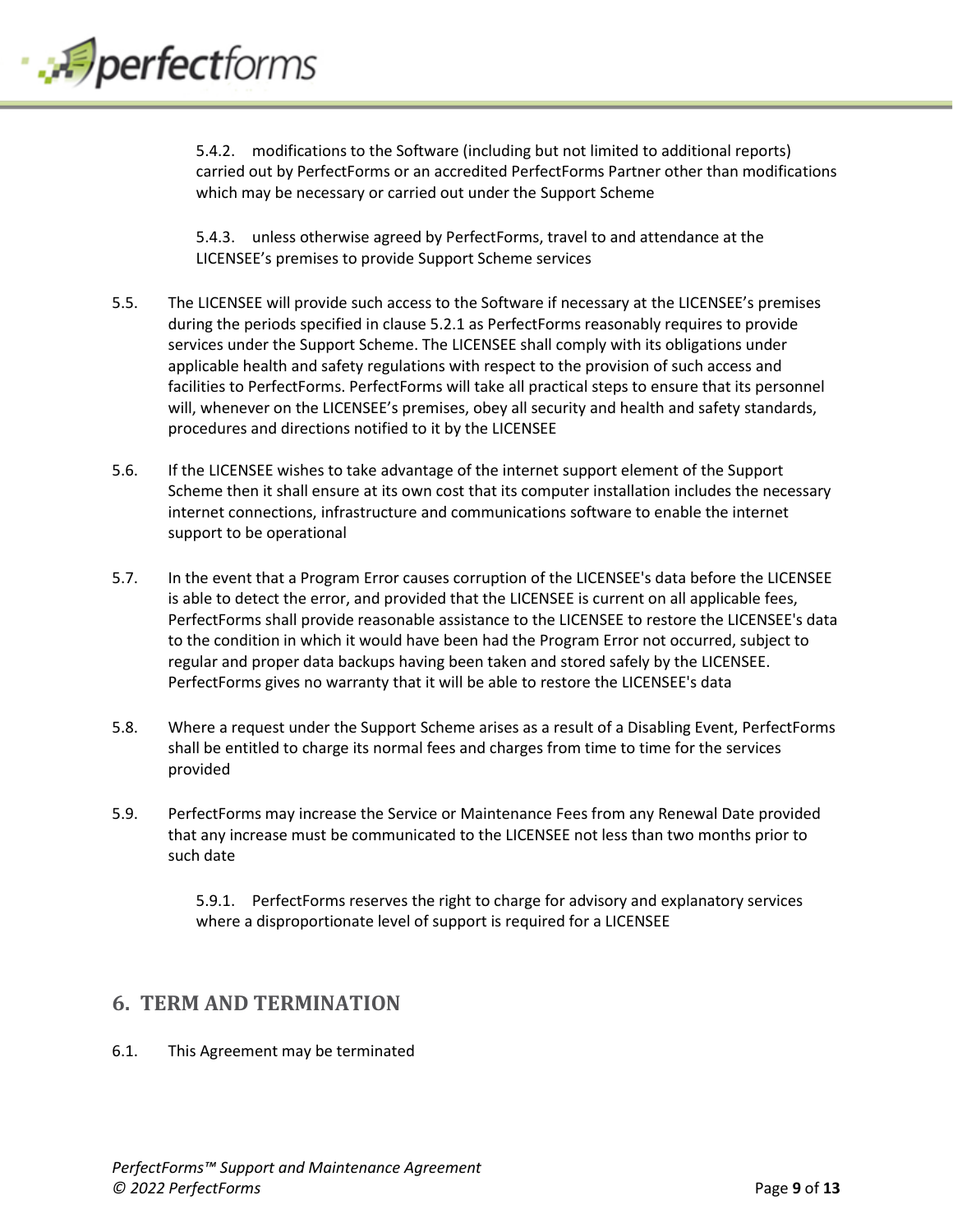

6.1.1. Immediately by PerfectForms at any time after the Support Scheme has been terminated

6.1.2. Immediately by PerfectForms if the LICENSEE fails to make any payment on the due date therefore and payment shall not have been made within 14 days' of a written request for the same

6.1.3. Immediately by either party if the other commits any material breach of any term of this Agreement (other than one falling within clause 6.1.2 above) and which (in the case of a breach capable of being remedied) shall not have been remedied within 21 days' of a written request to remedy the same

- 6.1.4. Immediately by either party in the case of insolvency
- 6.2. Any termination of this Agreement pursuant to this clause 6 or clause 9.3 shall be without prejudice to any other rights or remedies a party may be entitled to hereunder or at law and shall not affect any accrued rights or liabilities of either party, nor the coming into or continuance in force of any clause which is expressly or by implication intended to come into or continue in force on or after such termination

### <span id="page-9-0"></span>**7. WARRANTIES**

- 7.1. PerfectForms warrants that it will provide the services under this Agreement with reasonable care and skill provided that any liability accepted by PerfectForms under this clause 7.1 shall be limited by clause 8.2
- 7.2. Notwithstanding any other provision of this Agreement PerfectForms does not warrant that use of the Software will meet the LICENSEE's data processing requirements nor that the operation of the Software will be uninterrupted or error-free

### <span id="page-9-1"></span>**8. LIMITATION OF LIABILITY**

8.1. SUBJECT AS OTHERWISE PROVIDED IN CLAUSE 7, ALL CONDITIONS, DUTIES, WARRANTIES AND REPRESENTATIONS, EXPRESSED OR IMPLIED BY STATUTE, COMMON LAW OR OTHERWISE IN RELATION TO THE SOFTWARE OR ITS MAINTENANCE INCLUDING, BUT NOT LIMITED TO, ANY (IF ANY) IMPLIED WARRANTIES, DUTIES OR CONDITIONS OF MERCHANTABILITY, OF FITNESS FOR A PARTICULAR PURPOSE, OF RELIABILITY OR AVAILABILITY, OF ACCURACY OR COMPLETENESS, OF RESPONSES, OF RESULTS, OF WORKMANLIKE EFFORT, OF LACK OF VIRUSES, OF LACK OF NEGLIGENCE, OF TITLE, OF QUIET ENJOYMENT, OF QUIET POSSESSION, OF CORRESPONDENCE TO DESCRIPTION, OF NON-INFRINGEMENT, WITH REGARD TO THE PROVISION OF OR FAILURE TO PROVIDE SUPPORT OR OTHER SERVICES, INFORMATION, SOFTWARE, OR RELATED CONTENT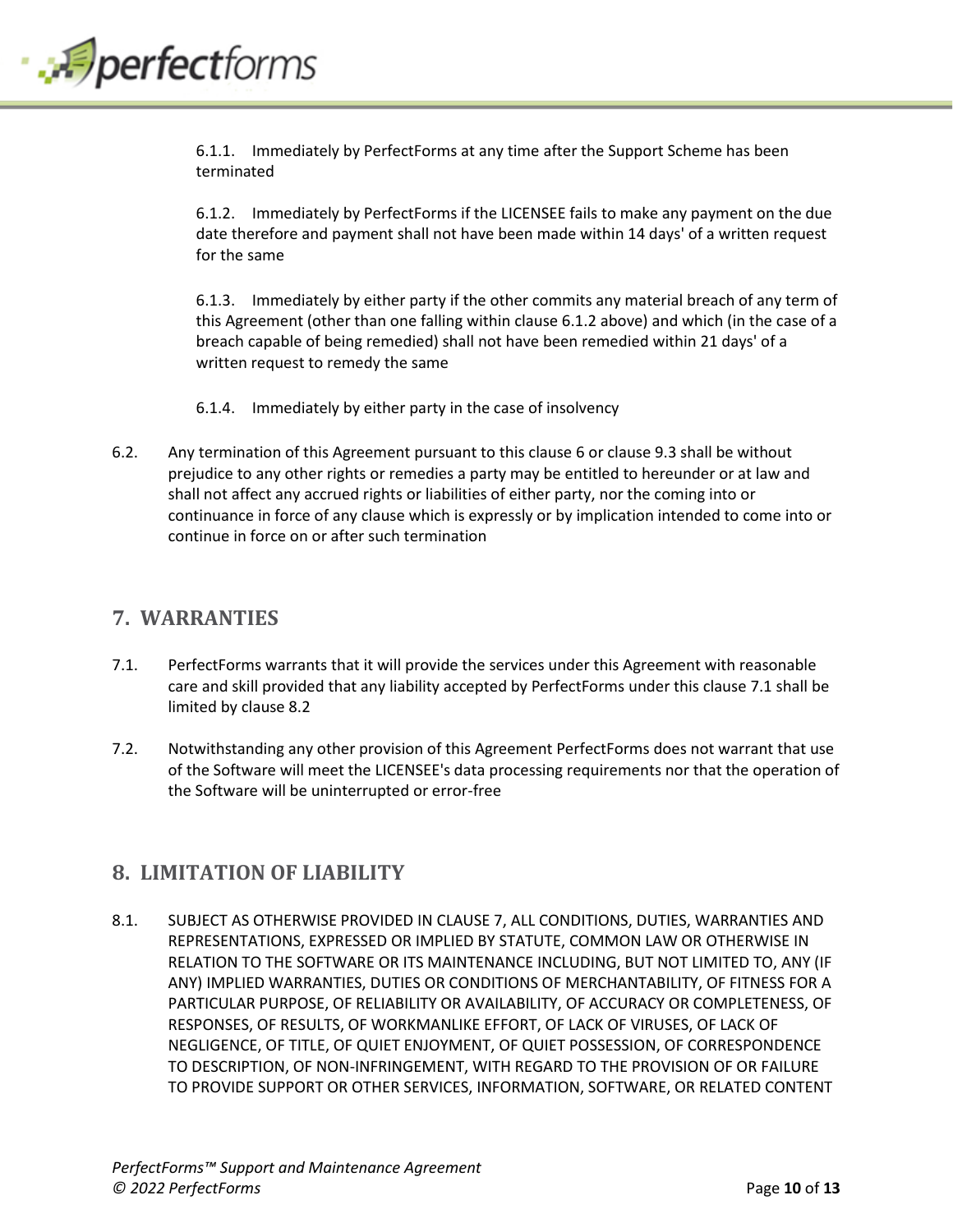

THROUGH THE SOFTWARE OR OTHERWISE ARISING OUT OF THE USE OF THE SOFTWARE ARE EXCLUDED TO THE FULLEST EXTENT PERMITTED BY LAW

- 8.2. SUBJECT AS OTHERWISE PROVIDED IN CLAUSES 7 AND 8.3 AND TO THE MAXIMUM EXTENT PERMITTED BY LAW, PERFECTFORMS SHALL BE UNDER NO LIABILITY TO THE LICENSEE FOR ANY LOSS, DAMAGE OR INJURY, DIRECT OR INDIRECT, SPECIAL, INCIDENTAL, PUNITIVE OR CONSEQUENTIAL (INCLUDING BUT NOT LIMITED TO, LOSS OF PROFIT OR CONFIDENTIAL OR OTHER INFORMATION, BUSINESS INTERRUPTION, LOSS OF PRIVACY, FAILURE TO MEET ANY DUTY INCLUDING OF GOOD FAITH, REASONABLE CARE OR NEGLIGENCE AND FOR ANY OTHER PECUNIARY OR OTHER LOSS WHATSOEVER) ARISING OUT OF OR IN ANY WAY RELATED TO THE USE OF OR INABILITY TO USE THE SOFTWARE OR THE LICENSED MATERIAL, THE PROVISION OR FAILURE TO PROVIDE SUPPORT OR OTHER SERVICES, HOWSOEVER ARISING, AND WHETHER OR NOT CAUSED BY THE TORT (INCLUDING NEGLIGENCE), FAULT, STRICT LIABILITY, BREACH OF CONTRACT OR WARRANTY OR MISREPRESENTATION OF PERFECTFORMS ITS EMPLOYEES OR AGENTS, EVEN IF PERFECTFORMS SHALL HAVE BEEN ADVISED OF THE POSSIBILITY OF SUCH LOSS, DAMAGE OR INJURY, SAVE THAT PERFECTFORMS SHALL ACCEPT LIABILITY WITHOUT LIMIT FOR DEATH OR PERSONAL INJURY CAUSED BY THE NEGLIGENCE OF PERFECTFORMS
- 8.3. Subject to clause 8.4, in each year of this Agreement, PerfectForms' total aggregate liability for negligence, breach of contract, misrepresentation or otherwise shall in no circumstances exceed the Maintenance Fee (if any) received by PerfectForms in the 12 months prior to the event giving rise to liability. The LICENSEE releases PerfectForms from all obligations, liabilities, claims or demands in excess of this limitation and acknowledges and agrees that other parts of this Agreement rely upon the inclusion of this section and the resulting allocation of risks. If the LICENSEE has acquired the Software in a jurisdiction that does not allow the exclusion or limitation of incidental or consequential damages, to the extent only that such provisions are contrary to the laws of such jurisdiction, the above limitation or exclusion may not apply to such LICENSEE
- 8.4. PerfectForms' aggregate liability for negligence, breach of contract, misrepresentation or otherwise for modifications made by PerfectForms to the Software pursuant to clause 4 shall in no circumstances exceed the total payments received by PerfectForms from the LICENSEE in connection with such modifications. PerfectForms shall have no liability of any nature whatsoever for modifications made to the Software by the LICENSEE or any third party whether or not made in accordance with clause 4.2

### <span id="page-10-0"></span>**9. FORCE MAJEURE**

9.1. Neither party hereto shall be liable for any breach of its obligations hereunder resulting from causes beyond its reasonable control including but not limited to fires strikes (of its own or other employees) insurrection or riots embargoes container shortages wrecks or delays in transportation inability to obtain supplies and raw materials requirements or regulations of any civil or military authority (an "Event of Force Majeure")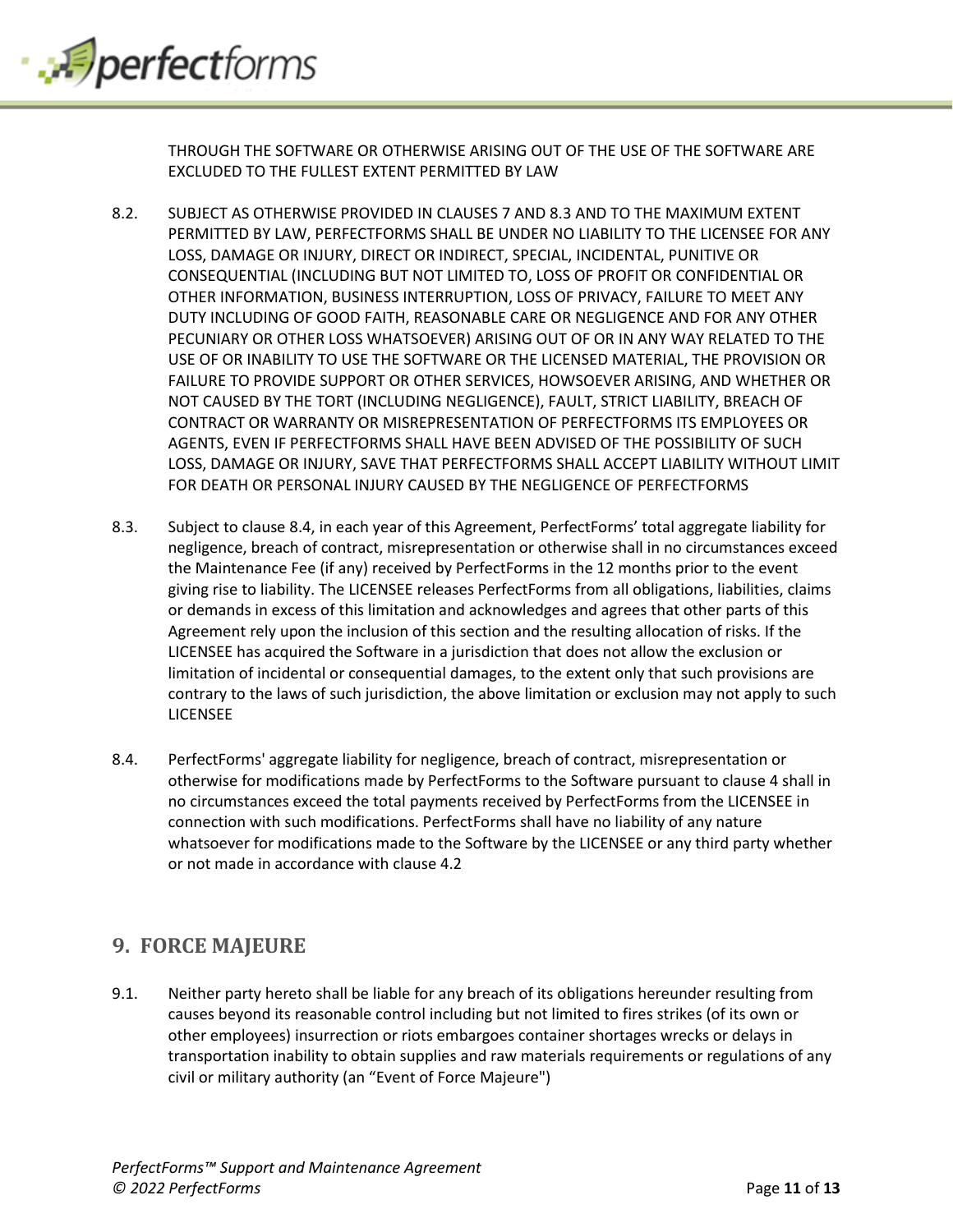

- 9.2. Each of the parties hereto agrees to give notice immediately to the other upon becoming aware of an Event of Force Majeure such notice to contain details of the circumstances giving rise to the Event of Force Majeure
- 9.3. If a default due to an Event of Force Majeure shall continue for more than 3 months then the party not in default shall be entitled to terminate this Agreement. Neither party shall have any liability to the other in respect of the termination of this Agreement as a result of an Event of Force Majeure

### <span id="page-11-0"></span>**10. GENERAL**

- 10.1. The waiver by either party of a breach or default of any of the provisions of this Agreement by the other party shall not be construed as a waiver of any succeeding breach of the same or other provisions nor shall any delay or omission on the part of either party to exercise or avail itself of any right power or privilege that it has or may have hereunder operate as a waiver of any breach or default by the other party
- 10.2. The LICENSEE shall not assign, transfer, charge or make over or purport to assign, transfer, charge or make over this Agreement or any of its rights or obligations hereunder or any part thereof without prior consent of PerfectForms. This Agreement does not create any right enforceable by any person not a party to it
- 10.3. This Agreement shall be governed by and construed in accordance with the laws of The United States of America and the parties hereby submit to the non-exclusive jurisdiction of the US courts
- 10.4. This Agreement replaces and supersedes all previous agreements (if any) between PerfectForms and the LICENSEE in connection with the support and maintenance of Software supplied to the LICENSEE by PerfectForms. PerfectForms reserves the right and LICENSEE acknowledges and agrees that PerfectForms may unilaterally make reasonable changes to these terms and conditions without prior notice. (Which shall exclude changes to fees within the prior to the applicable renewal date)
- 10.5. Any notice request instruction or other document to be given hereunder shall be delivered or sent by first class post or by facsimile or email to the address of the other party set out in this Agreement (or such other address as may have been notified) and any such notice or other document shall be deemed to have been served (if delivered) at the time of delivery (if sent by post) upon the expiration of 48 hours after posting (if sent by facsimile or email) upon the completion of transmission
- 10.6. The LICENSEE may from time to time provide suggestions, comments or other feedback ("Suggestions") to PerfectForms with respect to the Software or Support Scheme. Both parties agree that all Suggestions are and shall be given entirely voluntarily. Suggestions, even if